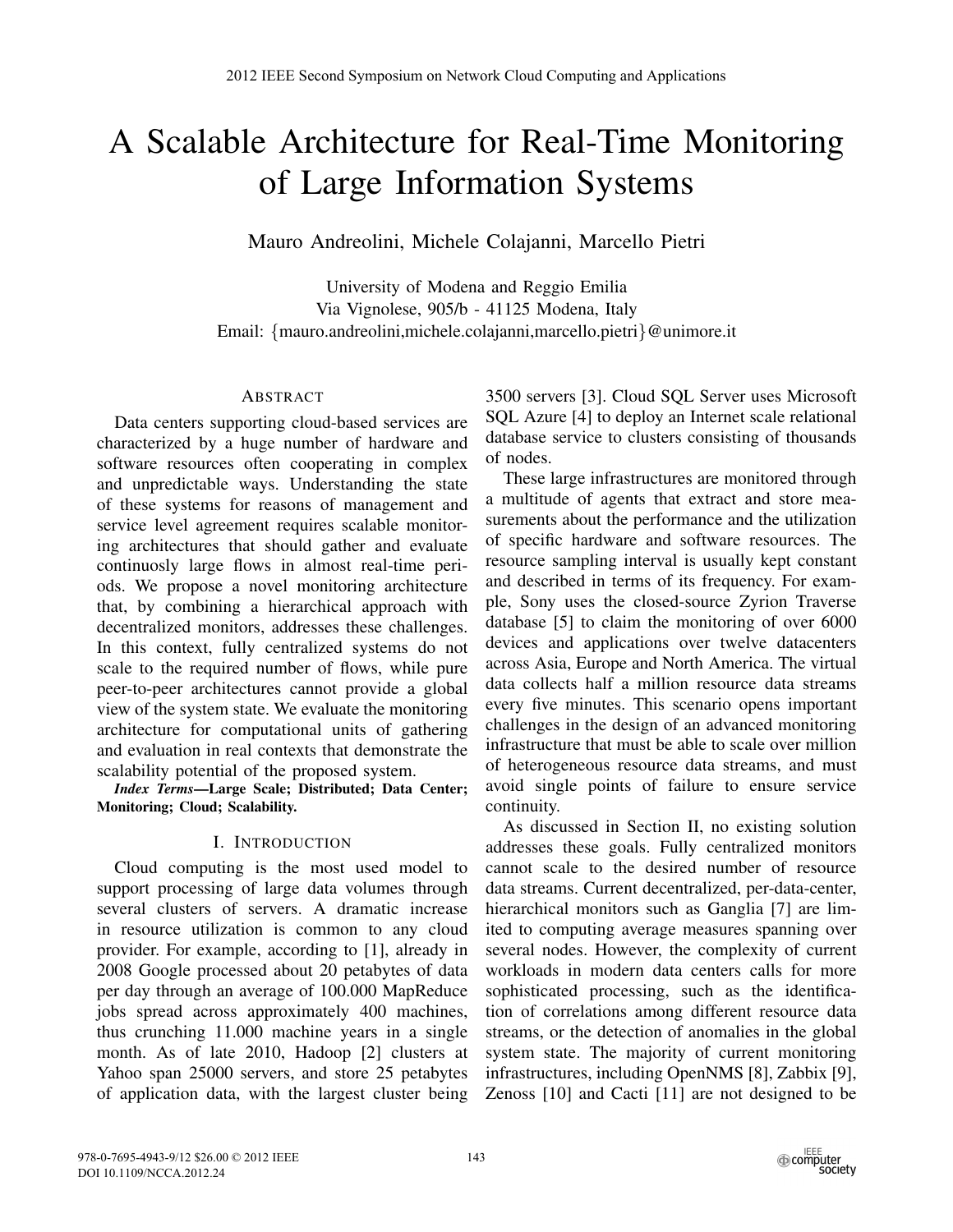resilient to failures. If, for any reason, a software module fails due to a bug, insufficient computing resources, human mistake, it must be restarted manually. In a very large system it is easy for a system administrator to miss these failures and to keep a monitor running incorrectly and producing garbage data streams for long periods.

In this paper we propose an architecture for monitoring large-scale network infrastructures hosted in data centers. Each data center is equipped with its own decoupled monitoring infrastructure. Each monitor adopts a hierarchical scheme to ensure scalability with respect to the number of monitored resources. The internal operations of the monitor are geared towards two objectives: to provide real-time access to single performance samples or graphs, and to reduce the expected time for the user to retrieve more sophisticated analysis. The latter goal is obtained through a batch-oriented subsystem that will be detailed in the following sections. Every component in the infrastructure is designed to be resilient to failures. In particular, whenever possible, we enrich the existing software modules with redundancy and failover mechanisms. Otherwise, we automatically restart the modules in case of failure. This paper focuses on the subsystem for local acquisition and analysis and shows its scalability. Our analyses reveal that the subsystem architecture is able to:

- collect 2946 resource data streams from 128 probes on a single monitored node every second with a resources utilization *<* 10%;
- *•* collect 377088 resource data streams per second from 128 different monitored nodes through a single collector node;
- collect and process over three millions resource data streams per second.

The rest of this paper is organized as follows. Section II compares the state-of-the-art about largescale system monitoring. Section III describes the architecture of the monitoring infrastructure and motivates the choice of the components. Section IV discusses various implementation details. Section V investigates the scalability limits of the proposed architecture. Section VI concludes the paper with some final remarks.

## II. RELATED WORK

Scalability and high availability are not addressed by existing architectures.

Centralized monitors do not scale to the desired number of resource data streams. Old collection frameworks include syslog and system activity report on most UNIX-based systems. Hawkeye [20] is a monitor for grid systems. Nagios [19] and Cacti [11] are a popular alerting and monitoring system respectively, which has inspired a lot of modern monitors, such as OpenNMS [8], Zabbix [9], Zenoss [10], GroundWorks [21] and Hyperic [22]. Most monitoring infrastructures, including Open-NMS [8], Zabbix [9], Zenoss [10] and Cacti [11] are not designed to be resilient to failures although they can scale well. For example, Hyperic is able to collect and analyze more than 9,000 resources and 11,000 metrics per minute, for hundreds of servers with different operating systems and applications which produce more then 6,500 metrics per minute at MOSSO, and more then 37,000 resources and 20,000 metrics per minute at CONTEGIX. The system introduced in [6], which uses Ganglia and Syslog-NG to accumulate data into a central MySQL database, shows severe scalability limits at only 64 monitored nodes, each one collecting 20 metrics every 30 seconds. Zabbix claims the monitoring of up to 100,000 monitored devices and up to one million of metrics (no time unit is reported), and thousands of checks per second. It requires a database (e.g., MySQL, PostgreSQL, Oracle or SQlite) to store the collected metrics. Zenoss currently manages networks as large as 32,000 devices. These and other centralized products alone cannot cope with the challenges presented in this paper. In particular, their scalability is often severely limited by their RDBMS back-end. Moreover, they cannot be easily balanced, and are not designed to be fault tolerant. In other words, centralized solutions represent a serious scalability bottleneck and introduce single point of failure.

The rise of large distributed systems has promoted the research for more scalable hierarchical systems, such as Ganglia [7]. Hierarchical monitors overcome some of the limitations of centralized solutions at the cost of limited system manageability, which depends on different site specific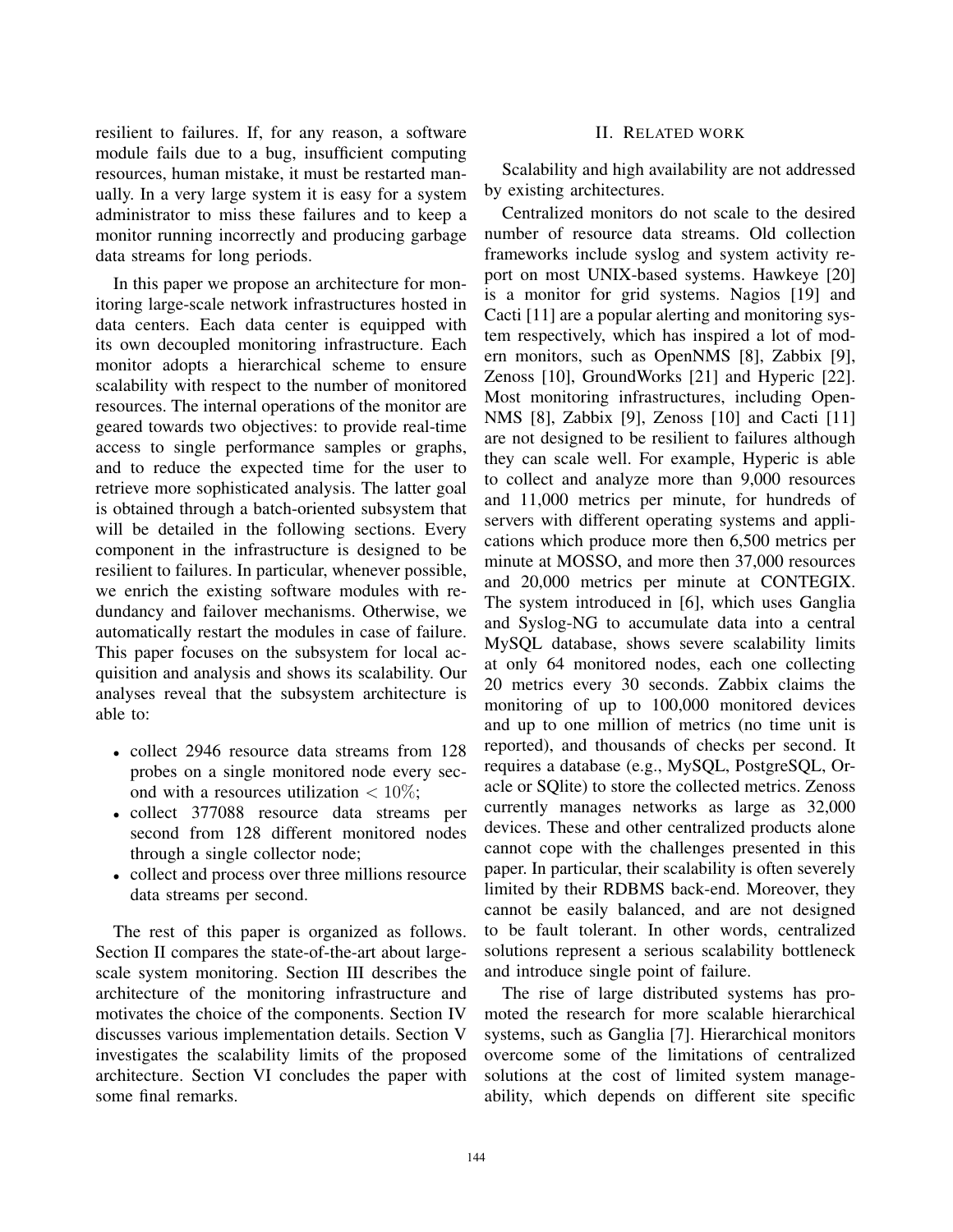administrators. Further, the root node in the system may present a single point failure similar to the centralized model. Finally, they tend to compute efficiently just average measures spanning over several nodes, but the workload complexity in modern data centers requires more sophisticated processing, such as the identification of correlations among different resource data streams, or the detection of anomalies in the global system state.

Astrolabe [12] is a hybrid solution that combines a hierarchical scheme with an unstructured P2P routing protocol for distributed communication. While it is highly scalable and resilient, its manageability is a complex task since it generates a lot of network traffic. Unstructured systems do not put any constraint on placement of data items on peers and how peers maintain their network connections. Resource lookup queries are flooded to the directly connected peers, which in turn flood their neighboring peers. Queries have a TTL (Time to Live) field associated with maximum number of hops, and suffer of non-deterministic result, high network communication overload and limited scalability [23].

## III. DESIGN

The monitored large distributed architecture consists of several units (physical racks and logical clusters) replicated in the same data center or even spanning geographically distributed data centers. The behavior of each resource is described through the tuple *<*resource name, sampling interval, time series*>*, that in this paper is named *resource data stream*.

The decisions that have inspired the design of the proposed architecture share two important goals: to dominate the complexity of the monitoring problem and to avoid single points of failure. The huge problem size makes it literally impossible to deploy a centralized infrastructure. Even worse, service centralization would not be fault-tolerant. For these reasons, each cluster is equipped with an independent monitor infrastructure. This seems the only viable alternative to scaling to an arbitrary number of data centers, as implemented by few recent monitoring systems.

In order to scale to millions of data streams per sample interval, it is mandatory to shift preliminary

computations, such as resource sampling and sanity checks on the sampled data, as close as possible to the edge of the monitored infrastructure. Failure to do so would result in a system that can process possibly useless data. Ideally, the resource data streams should be initially filtered (or marked as invalid, anomalous) on the monitored nodes. The resulting streams can be sent to a storage system. This approach scales because most checks are computationally inexpensive and the monitored nodes are much more than those dedicated to the monitoring infrastructure. Pushing frequent and preliminary checks towards the edge of the monitored infrastructure is now carried out only by Ganglia and Astrolabe [12]. Since the size of the sampled data is a crucial factor in large monitoring systems that can impact the network bandwidth, our system also perform live compression of the resource data streams.

At each sampling time, new samples are added to the resource data stream, and an extra overhead is paid due to data storage. As literature shows, in this scenario characterized by frequent, small, random database requests [13], write operations to secondary storage do suffer of scalability issues. To reduce this overhead, write operations should be grouped and batched to secondary storage. The map-reduce paradigm [14] is well suited to this purpose. The adoption of map-reduce also allows our architecture to perform complex analyses over the collected resource data streams in a scalable way through commodity hardware. On the other hand, the most advanced monitors compute at most moving averages of regular windows of past samples. To the best of our knowledge, this paper represents one first step towards a richer analysis in a quasi real-time scenario.

To avoid single points of failure and to ensure service continuity, we enforce redundancy of every component of the monitoring architecture. Whenever possible, we deploy our solutions using software that can be easily replicated. In other cases, we wrap the component through custom scripts that detect failures and restart it, in case.

At the lowest level of infrastructure, a set of hardware and software resources can be associated to subnets, physical racks, distinct production areas, or logical clusters. In this scenario, each monitored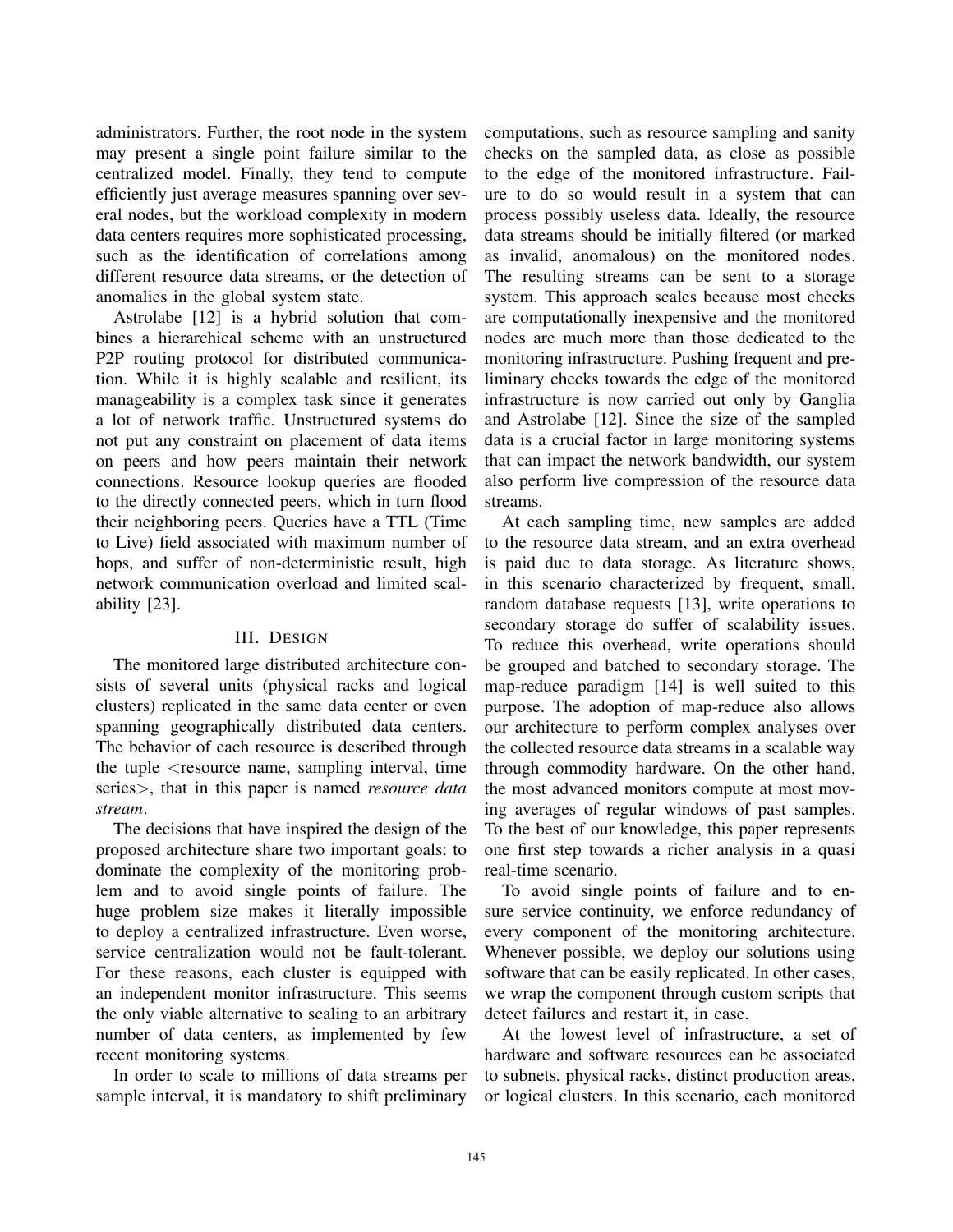node (Figure 1) is equipped with an independent collection agent, which main duty is to ensure that each resource of interest is continuously monitored. To this purpose, each resource has associated a probe process that collects a set of indexes (such as response time, throughput and utilization) at specific time intervals. Both parameters (performance indexes and sampling interval) are configurable by the user. The collection agent receives the samples from a set of probes, performs preliminary validity checks on them, updates the resource data streams and sends them in a coded form (usually, a compression) to a dedicated collector node.



Fig. 1. Monitored node

The collector node is the main component of the distributed cluster data filter. It receives the filtered and coded resource data streams, performs the necessary decompression and stores them for further analysis or a real-time plot. In the latter case, processing stops and the user is able to see immediately the behavior of the resource data stream. In the former case, data is made available to the distributed analyzer system. Its purpose is to compute more sophisticated models on the resource data streams, such as identification of the relevant components in the system, trend analysis, anomaly detection and capacity planning. The goal of these actions is to provide a "reduced view" of the entire cluster by discarding the negligible data streams in terms of system management. At the end of the analysis, the resulting resource data streams are persistently stored and available as (key, value) pairs, where "key" is a unique identifier of a measure and "value" is usually a tuple of values describing it (for exam-



Fig. 2. Cluster collection, filtering and analysis

ple timestamp, host name, service/process, name of the monitored performance index, actual value).

## IV. IMPLEMENTATION

In this section we outline some implementation details of the proposed architecture.

We have used open source tools that can be modified and adapted to our goals. The operating system adopted in the prototype is GNU/Linux (we used Debian, Ubuntu and Fedora in different experimental testbeds), enhanced with the software packages from the Cloudera repository (CDH4). The languages used for the deployment of our modules are Bash (v4.2.36) and C (where efficiency is needed, such as in our modified monitor probes). The batch processing framework is Hadoop [2], version 2.0. Our choice is motivated by the dramatic scalability improvement with respect to traditional RDBMS-based data storage architectures under random, write intensive data access patterns [15]. Other frameworks like Traverse [5] and Microsoft SQL Azure [4] are proprietary, or are not adequate to supports long-term network growth [7], [16].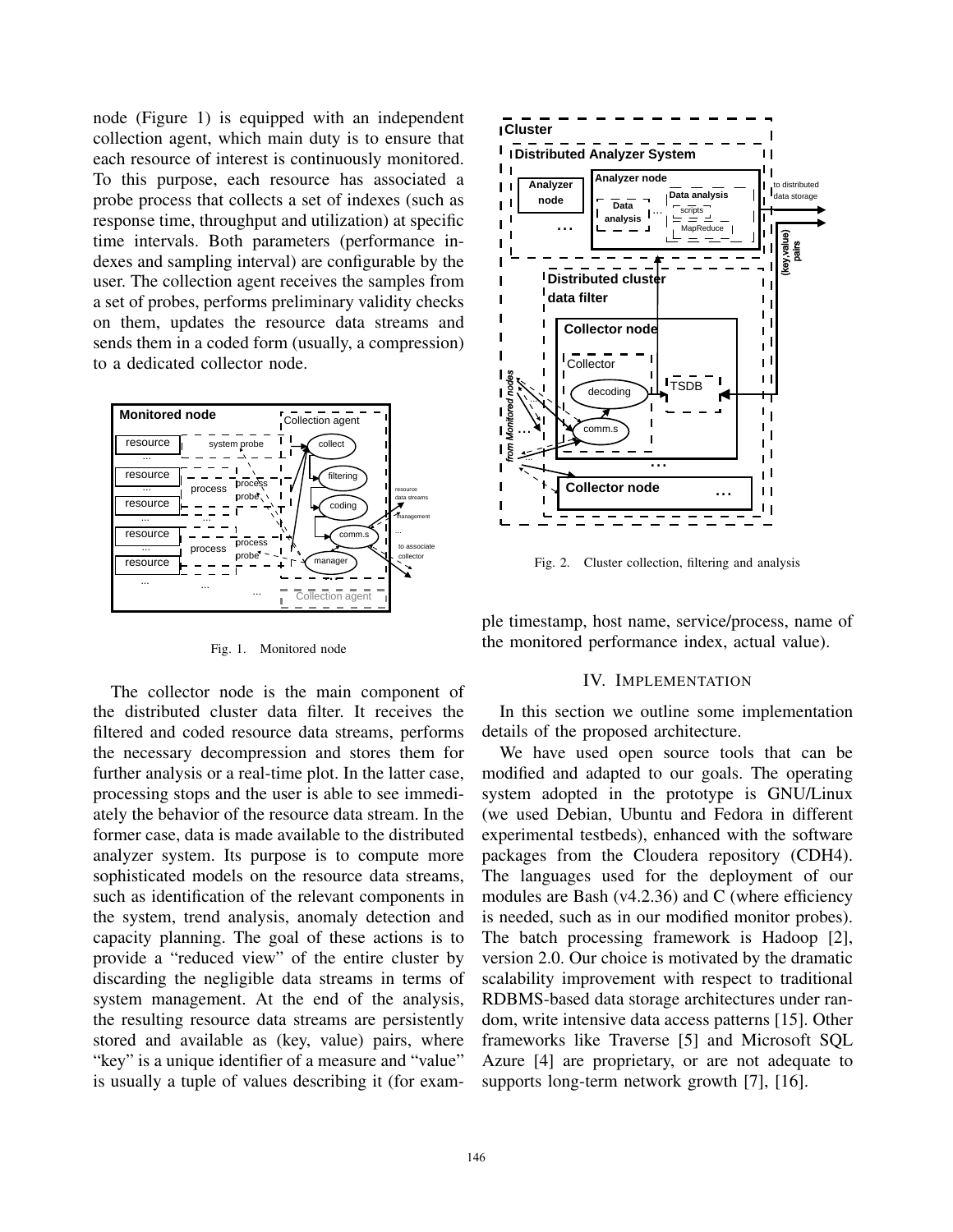On each monitored node, probing is performed through standard, off-the-shelf monitoring tools (vmstat, pidstat, sar); the associated performance indexes include CPU utilization, disk and network bandwidth, number of page faults and memory usage, both per-process and system-wide. We have modified the nethogs code to measure also perprocess bandwidth consumption, which was natively not available in batch form. The output of each probe process is piped into a C program (called agent). This module keeps a constant, configurable window of past samples representing the resource data stream and performs preliminary sanity checks on it. These checks are executed through dynamic, pluggable modules that receive in input the data stream and respond with TRUE or FALSE. If at least one check fails, the stream is tagged as invalid, but it is never discarded; this facilitates later debugging operations. The following checks are implemented now: missing value, value out of range, sequence of null values. The pre-processed streams are coded (in our prototype, GZIP-compressed) and finally forwarded to the selected monitor node of the distributed cluster data filter. The selection of the monitor node is made by a specific module of the agent (Figure 1, *comm.s*), which ensure the best monitor choice and availability. This choice is made on the basis of reachability and the workload of the collector nodes. For this purpose, each monitored node knows a subset of all collector nodes in the cluster. Each sample has the following record format:

<index> <timestamp> <value> <monitored host> <tag> .. <tag>

where "index" is the name of the desired performance or utilization index, "timestamp" is the sampling instant in UNIX time format, "value" is the sampled value returned from the probe, "monitored host" is the symbolic name or the IP address of the host executing the probe, and "tag" is an information cookie of the form "name=value" that enriches the description (there can be multiple tags). Some example records are displayed below:

block.in 1345742145 3 host=webserver12 check=true cpu.user 1345742115 9 host=node67 check=true gproc.net.rxkBs 1345742120 3.21000003814 iface=eth0 host=client45 pid=1130 name=apache2 check=true

Each component (probe, agent) is wrapped by a BASH script that restarts it in case of exit with an error status. After a preconfigured number of restart failures, a warning alert is sent to the administrator of the corresponding service.

The resource data streams gathered by the collection agent are sent to the Distributed cluster data filter, shown in Figure 2. Here, a collector process receives the compressed and filtered resource data streams. The received streams are decoded and sent to two different storage: one for real-time plotting of the resource data streams, and one for later, nonreal-time processing. If needs be, several collectors can be added to scale the acquisition process to the desired number of resource data streams. The collector is designed to scale up to thousands of streams, provided that the limitations on the maximum number of TCP connections and open files be raised. In GNU/Linux, this can be easily achieved by recompiling the Linux kernel and the GNU C library.

The former storage is handled by OpenTSDB [17], a software for the storage and configurable plotting of time series. We have chosen OpenTSDB because it is open-source, scalable, and interacts with another open-source distributed database, HBase [18]. It retains time series for a configurable amount of time (defaults to forever), it creates custom graphs on the fly, it allows to plug it into an alerting system such as Nagios [19]. The OpenTSDB's secret ingredient that helps to increases its reliability, scalability and efficiency is *asynchbase*. It is a fully asynchronous, non-blocking HBase [18] client, written from the ground up to be thread-safe for server apps. It has far fewer threads and far less lock contention; it uses less memory and provides more throughput especially for write-heavy workloads. The latter storage, called data sync, receives data destined to further processing, performed by the following subsystem. To enhance the performance of the storage engine, we have chosen to pack the resource data streams in larger chunks (64KB by default) and write them asynchronously to a distributed file system that can be scaled to the appropriate size by easily adding backend nodes. The distributed file system we have chosen is the Hadoop Distributed File System (HDFS). It creates multiple replicas of data blocks and distributes them on compute nodes throughout a cluster to enable reliable, extremely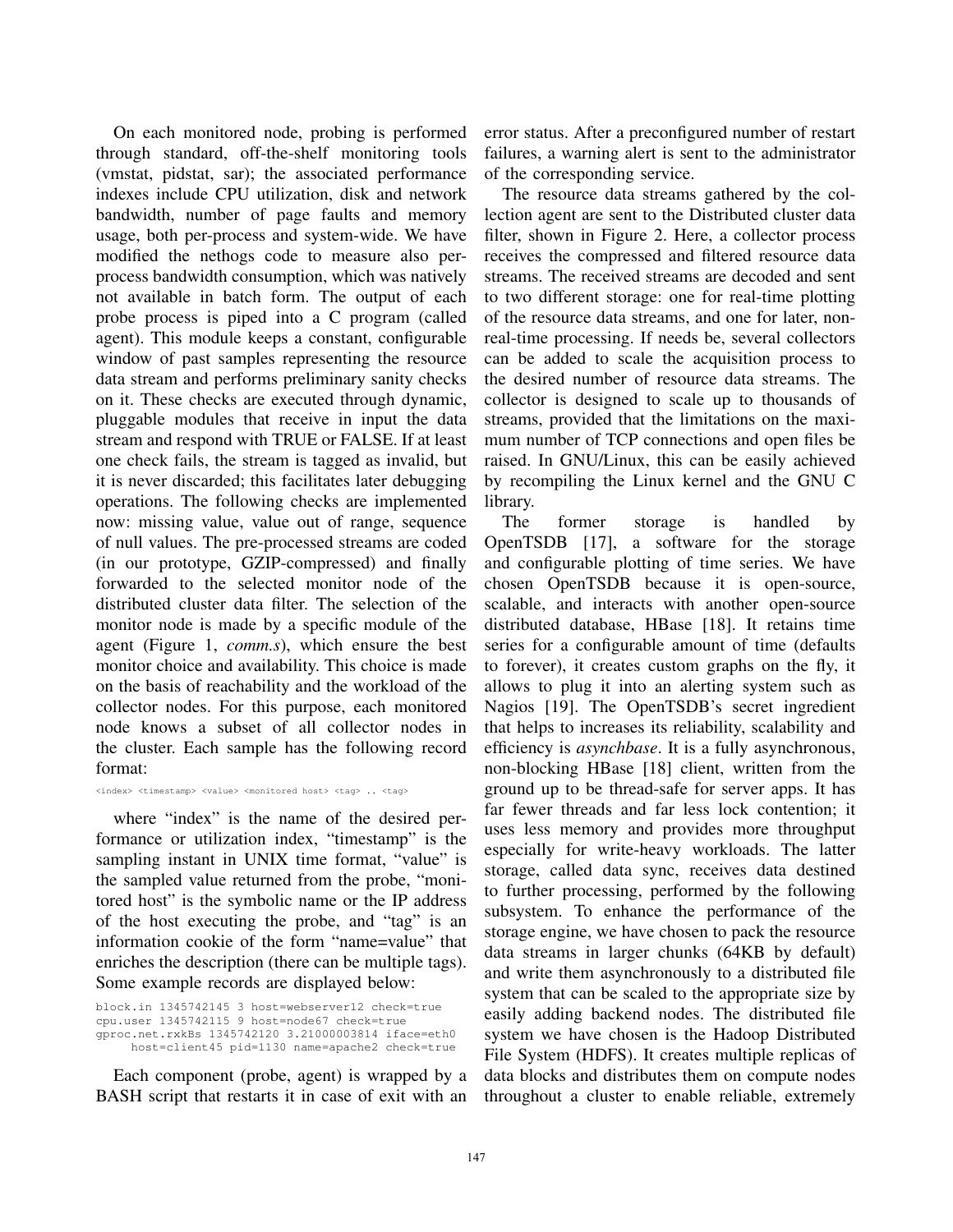scalable computations. It is also designed to run on commodity hardware, is highly fault-tolerant, provides high throughput access to application data and is suitable for applications that have large data sets.

The Distributed analyzer system is composed by a set of analyzer nodes (Figure 2). Each analyzer node runs arbitrary batch jobs that analyze the resource data streams. Typical analyses include:

- 1) computing moving averages of resource data streams, in order to provide a more stable representation of an internal resource's status;
- 2) correlating several resource state representations in order to exclude secondary flows;
- 3) computing prediction trends of resource representations on different time scales.

The batch jobs first read the necessary resource data streams (*map*) from the distributed cluster data filter and runs the appropriate scripts (*reduce*). The result is a reduced set of (key, value) pairs that is written to the distributed data storage. The goal shared by these operations is to compute a reduced state information that is able to tell whether the service is about to misbehave or not and, in the former case, also to tell which resource is the culprit. The different analyzer functions also produce the status of each node and cluster, and few figures of merit that show the health status of the entire data center (longer term predictions, principal component analysis, capacity planning).

We have chosen the Pig framework for the implementation of the analysis scripts. Pig offers richer data structures over pure map-reduce, for example multivalued and nested dictionaries. Each Pig script is compiled into a series of equivalent map-reduce scripts that process the input data and write the results in a parallel way. We implemented scripts to aggregate data both temporally and spatially (over nodes). Further analysis include anomaly detections, trend analysis and supports for capacity planning on a longer time scale.

The reduced streams representing the system state must be written into a database. The data storage must scale with an increasing number of data streams, must be fault tolerant and should be oriented to time series management. We have chosen Apache HBase [18] as the distributed analysis storage for many reasons, which include the

homogeneity and the reuse of components. Apache HBase is a distributed column-oriented database built on top of HDFS, designed from the groundup to scale linearly just by adding nodes. It is not relational and does not support SQL, but thanks to the proper space management properties, it is able to surpass a traditional RDBMS-based system by hosting very large and sparsely populated tables on clusters implemented on commodity hardware. In our architecture, the HBase storage is responsible to preserve all the analyzed information about nodes, clusters and datacenter.

## V. PERFORMANCE EVALUATION

We evaluate the scalability of the proposed architectures in terms of number of monitored resource data streams. In particular, we aim to find out:

- *•* how many resource data streams can be monitored per physical host (intra-node scalability);
- how many physical hosts can be monitored (inter-node scalability).

TABLE I AVERAGE RESOURCE UTILIZATION OF THE COLLECTION AGENT

| Number of | <b>CPU</b><br>Number of |        | Main memory | Network |  |  |
|-----------|-------------------------|--------|-------------|---------|--|--|
| probes    | metrics                 | $(\%)$ | $(\%)$      | (%)     |  |  |
|           | 25                      | 0.3    | 0.4         | 0.005   |  |  |
| 2         | 48                      | 0.5    | 0.5         | 0.009   |  |  |
| 4         | 94                      | 1.1    | 0.6         | 0.019   |  |  |
| 8         | 186                     | 1.8    | 0.9         | 0.041   |  |  |
| 16        | 370                     | 2.9    | 1.4         | 0.085   |  |  |
| 32        | 738                     | 4.1    | 2.6         | 0.173   |  |  |
| 64        | 1474                    | 6.0    | 4.8         | 0.352   |  |  |
| 128       | 2946                    | 9.8    | 9.3         | 0.681   |  |  |
| 256       | 5890                    | 23.1   | 18.3        | 1.392   |  |  |

We used two hardware platforms: Amazon EC2 and Emulab. We present the results about the Amazon EC2 platform, because experiments on Emulab give quite similar outcome. In the considered infrastructure, the backing storage is shared across the instances (EBS), and the theoretical network connectivity is up to 1Gbps. The virtual machines are running instances of the TPC-W benchmark suite (one for client, one for the application server, one for the DBMS). The application server is Tomcat  $(v6.0)$ , while the DBMS is MySQL  $(v5.1)$ . In each monitored node, one probe is dedicated to systemrelated performance monitoring through the output of the vmstat and sar monitors. The remaining probes are process-related through pidstat and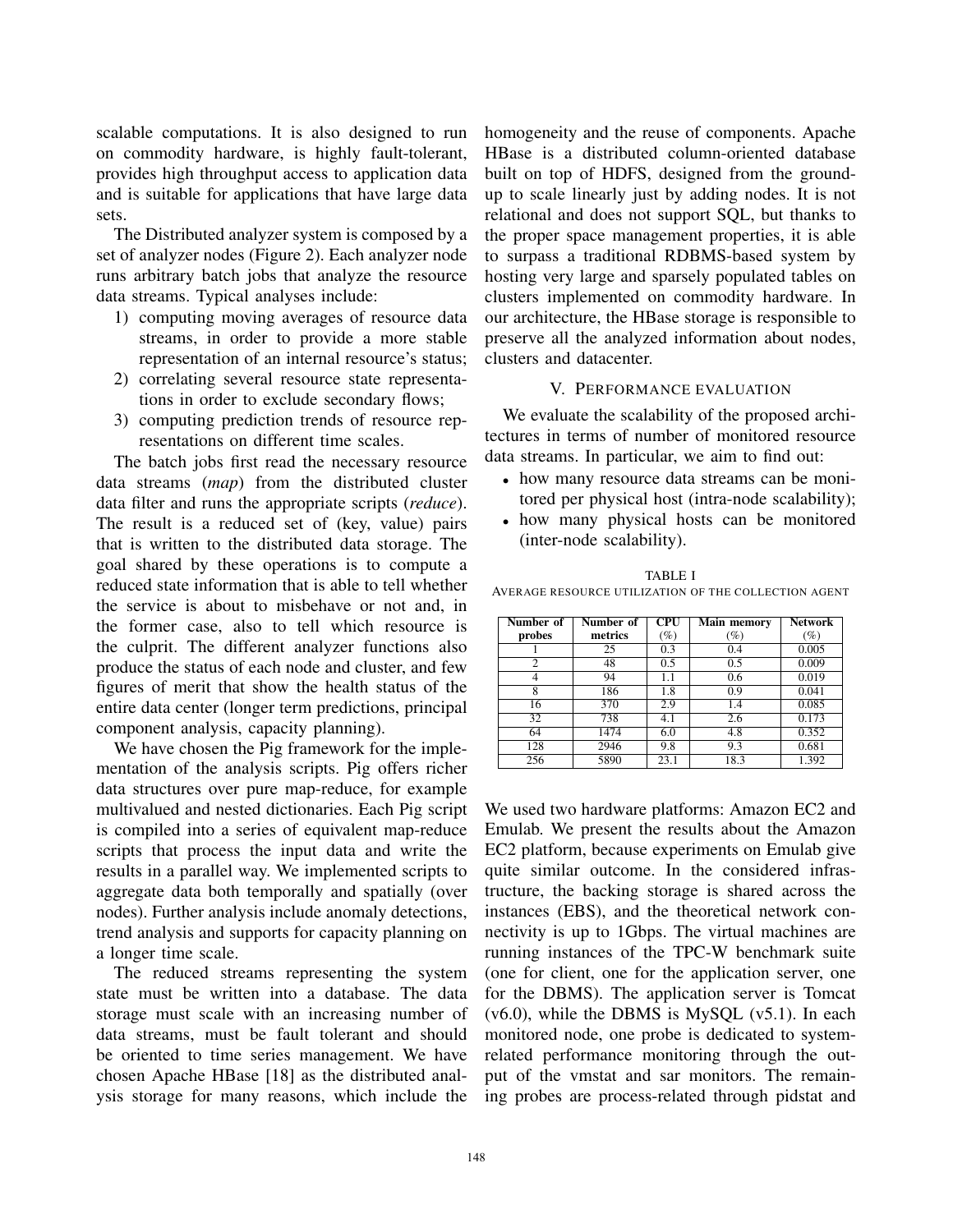|                                                                     | TABLE II |  |  |
|---------------------------------------------------------------------|----------|--|--|
| AVERAGE RESOURCE UTILIZATION OF THE COLLECTOR AND THE ANALYZER NODE |          |  |  |

| Number of<br>monitored nodes | Number of<br>data streams | Number of<br>metrics | <b>CPU</b><br>collector | <b>Network</b><br>collector | <b>CPU</b><br>analyzer | <b>Network</b><br>analyzer |
|------------------------------|---------------------------|----------------------|-------------------------|-----------------------------|------------------------|----------------------------|
|                              | 128                       | 2946                 | 0.6                     | 0.450                       | 0.1                    | 0.023                      |
|                              | 256                       | 5892                 | 0.9                     | 0.899                       | 0.1                    | 0.037                      |
| 4                            | 512                       | 11784                | 2.0                     | 1.797                       | 0.2                    | 0.089                      |
|                              | 1024                      | 23568                | 3.6                     | 3.594                       | 0.3                    | 0.176                      |
| 16                           | 2048                      | 47136                | 8.1                     | 7.188                       | 0.7                    | 0.341                      |
| 32                           | 4096                      | 94272                | 17.1                    | 14.375                      | 1.8                    | 0.702                      |
| 64                           | 8192                      | 188544               | 33.6                    | 28.750                      | 2.5                    | 1.597                      |
| 128                          | 16384                     | 377088               | 69.9                    | 57.500                      | 5.2                    | 2.996                      |

TABLE III AVERAGE RESOURCE UTILIZATION OVER THE DISTRIBUTED CLUSTER DATA FILTER

| Number of<br>monitored<br>nodes | Number of<br>data<br>streams | Number of<br>metrics | Number of<br>collector<br>nodes | <b>CPU</b><br>collector<br>(AVG) | <b>Network</b><br>collector<br>(AVG) | CPU<br>analyzer<br>(AVG) | <b>Network</b><br>analyzer<br>(AVG) |
|---------------------------------|------------------------------|----------------------|---------------------------------|----------------------------------|--------------------------------------|--------------------------|-------------------------------------|
| 128                             | 16384                        | 377088               |                                 | 69.6                             | 57.539                               | 5.2                      | 2.996                               |
| 256                             | 32768                        | 754176               |                                 | 70.4                             | 57.890                               | 6.2                      | 3.209                               |
| 512                             | 65536                        | 1508352              |                                 | 71.1                             | 58.020                               | 5.5                      | 3.007                               |
| 1024                            | 131072                       | 3016704              |                                 | 70.7                             | 57.970                               | 5.1                      | 2.891                               |

nethogs2 monitors. This system probe collects 25 difference performance indexes, while each process probe collects 23 different metrics. The sampling interval is configured at 1 second for each probe.

### *A. Intra-node scalability*

In the first scenario, we evaluate how many resource data streams (metrics) can be handled for each monitored node. We use one collector node and one analyzer node running a single script that computes the moving average for every resource data stream. The detail of the resources of the monitored node is the following: micro instance, 613 MB memory, up to 2 EC2 Compute Units (Dual-Core AMD Opteron(tm) Processor 2218 HE, cpu 2600 MHz, cache size 1024 KB), EBS storage, dedicated network bandwidth of 100 Mbps per node.

Table I reports the average resource consumption of the collection agent as a function of the number of resource data streams monitored. From this table we see that the most used resources is the CPU. At 128 probes, the CPU utilization is about 10%. This threshold is commonly used as the largest fraction of resource utilization that administrators are comfortable devoting to monitoring. We have adopted this as our target maximum resource utilization for the monitoring system. Hence, on each monitored node, we can collect up to 128 probes for a total of

2946 resource data streams per second. We recall that a period of one second is much shorter than commonly adopted sampling periods that typically do not go below one minute.

#### *B. Inter-node scalability*

In the following set of experiments, we add monitored nodes with the same probe setup and we measure the resource consumption of the collector and of the analyzer node.

Table II reports the average resource consumption of the collector and analyzer nodes as a function of the number of monitored nodes. From this table, we see that even in this case the most used resource is the CPU of the collector node. We have executed experiments up to stress the CPU mainly due to the decompression of multiple heterogeneous packets. At 128 monitored hosts, the CPU of the collector node is saturated. In this scenario, the system is monitoring  $128 \times 128 = 16384$  resource data streams and 2946 *∗* 128 = 377088 metrics per second.

We have added collector nodes and incremented the number of monitored hosts to evaluate the scalability of the distributed cluster data filter. Table III reports the average resource utilization across the collector nodes.

We kept adding collectors up to 1024 monitored nodes. We also added more HDFS and HBASE